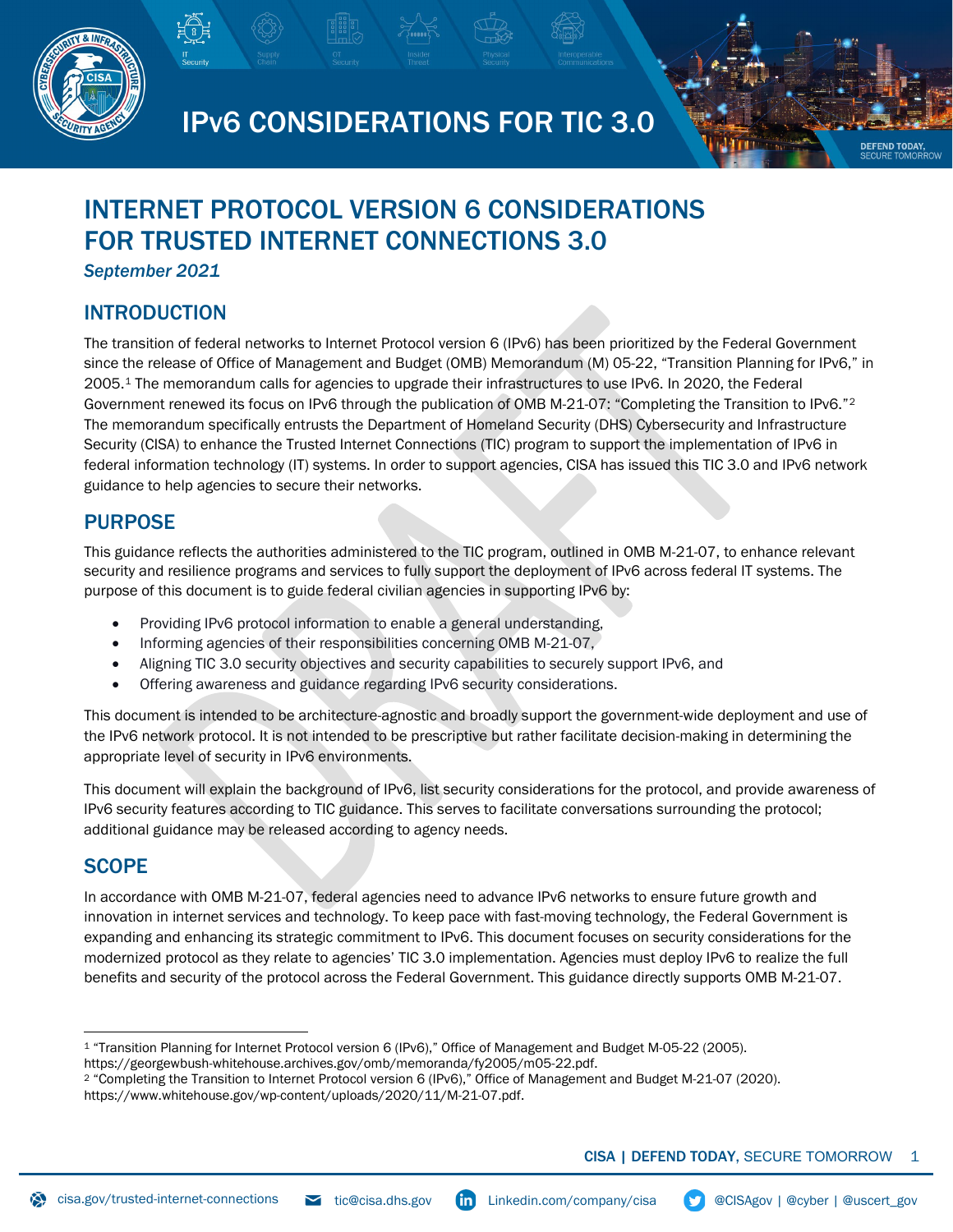## ASSUMPTIONS AND CONSTRAINTS

This section is intended to clarify significant details about the structure and use of this document. The assumptions and constraints for this guidance are outlined below.

- This document applies to networks where IPv6 is deployed; it does not focus on dual-stacked environments.
- This guidance is not intended to be comprehensive and should not be interpreted as a compliance requirement nor reference architecture.
- The intent of this document is to specifically address the security considerations related to the use of IPv6 in TIC 3.0 deployments.
- This guidance is not designed as a TIC use case but can be referenced when implementing TIC 3.0 guidance.
- Agencies should reference this IPv6 guidance as a consideration when leveraging the TIC 3.0 Security Capabilities Catalog<sup>[3](#page-1-0)</sup> to frame security capabilities while enabling IPv6 environments.
- While IPv6 has the potential to provide federal agencies with a substantial technological benefit, agencies must understand the security considerations to enable the benefits of this protocol to its full capacity.
- This document is designed to identify potential security impacts in the IPv6 environment to inform agencies' prevention, mitigation, and detection of emerging threats.
- Agencies are required to cooperate to enhance security guidelines for IPv6 adoption throughout the federal IT infrastructure.
- Agencies should be fully prepared to enhance and maintain their IPv6 deployments in accordance with OMB M-21-07.

## PROTOCOL HISTORY

Every device that connects to a network is identified through an internet protocol (IP) address for internet communication. Today, the internet uses two IP address versions—Internet Protocol version 4 (IPv4) and IPv6, but the protocols do not interoperate. Organizations across the public and private sectors maintain distinct network infrastructures, or dual stacks, to accommodate both protocols concurrently.

IPv4 was developed by the Internet Society for the Defense Advanced Research Projects Agency (DARPA) in 1983.[4](#page-1-1) IPv4 uses 32-bit addressing which only allows for the creation of just under 4.3 billion  $(2^{32})$  distinct IP addresses. With the exponential adoption of the internet, the pool of IPv4 addresses was exhausted in 2011.[5](#page-1-2) Since then, IPv4 has been tightly managed with network address translation (NAT).

Although IPv[6](#page-1-3) was developed in 1998,<sup>6</sup> it has gained popularity in recent years to address the shortage of IP address assignments available under IPv4. IPv6 uses 128-bit addressing, which allows for approximately 340 undecillion (2128) distinct IP addresses. This address pool is almost 100 octillion (10<sup>29)</sup> times larger than the address pool for IPv4. IPv6 is not designed to be backward compatible with IPv4, so a dual stack network with both IPv6 and IPv4 can support transitional updates to the network infrastructure.

<span id="page-1-0"></span><sup>3</sup> "TIC 3.0 Security Capabilities Catalog," Cybersecurity and Infrastructure Security Agency (April 2021). https://www.cisa.gov/publication/tic-30-core-guidance-documents.

<span id="page-1-1"></span><sup>4</sup> Information Sciences Institute, "Request for Comments 791," Internet Engineering Task Force (1981).

https://tools.ietf.org/html/rfc791.

<span id="page-1-2"></span><sup>5</sup> "Available Pool of Unallocated IPv4 Internet Addresses Now Completely Emptied," Internet Corporation for Assigned Names and

<span id="page-1-3"></span>Numbers (2011). https://www.icann.org/en/system/files/press-materials/release-03feb11-en.pdf.<br><sup>6</sup> S. Deering and R. Hinden, "Request for Comments 2460," Internet Engineering Task Force (1998). https://tools.ietf.org/html/rfc2460.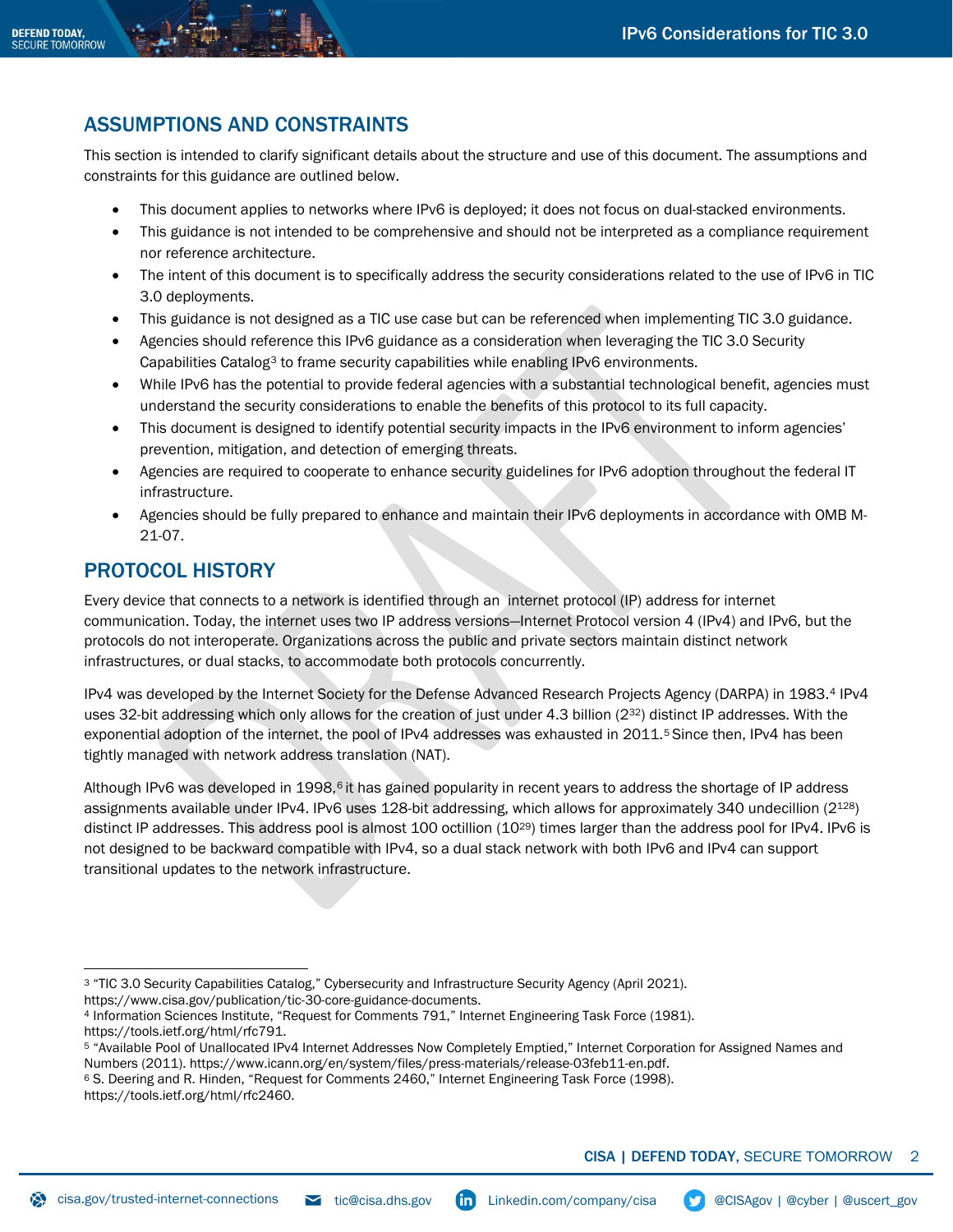This 37-year evolution from IPv4 towards IPv6 is illustrated in Figure 1.



#### Figure 1: IPv6 Policy Timeline in the Federal Government

To leverage this larger address space, OMB sought to accelerate the transition to IPv6 in the Federal Government with the issuance of OMB M-05-22 in 2005. The memorandum proposed a timeline for agency infrastructure to use IPv6 and agency networks to interface with this modernized IPv6 infrastructure by 2008. Agencies were advised to ensure that all new IT procurements be IPv6-compatible to capitalize on cost-savings. During this stage of transition, all new IP-enabled products procured by agencies were required to interoperate with both IPv4 and IPv6. In 2010, OMB released an updated memorandum, "Transition to IPv6,"[7](#page-2-0) listing necessary steps for agencies to expedite operational deployments of IPv6 to enable IT modernization.

Agencies are now being required to move to IPv6-enabled systems and services under OMB M-21-07 to further enhance security. Under the management of the Federal Chief Information Officer (CIO)'s IPv6 Federal Working Group, OMB M-21- 07 directs agencies to further enhance security by completing the transition to IPv6-enabled systems and services through a series of milestones outlined in the memo. To support OMB M-21-07, this guidance describes the security considerations for IPv6.

IPv6 is one critical component in enterprise network modernization that allows for increased scalability and enhanced security for network infrastructures. As CISA develops capabilities to secure the Federal Government, the adoption of IPv6 will improve security beyond what is currently provided by IPv4.

## PROTOCOL BENEFITS

The Internet Engineering Task Force (IETF) provides specifications for the transmission of datagrams over the internet between source and destination nodes identified by IP addresses.<sup>[8](#page-2-1)</sup> IPv6 was developed to improve upon the address space limitations and other shortcomings of IPv4. Although there are many similarities between IPv4 and IPv6, the following points highlight key differences between the two versions of the protocol.[9](#page-2-2)

• IPv6 provides greater expansion of the IP address space.

As discussed above, IPv4's 32-bit address size resulted in IP address issuers exhausting their available IPv4 address allocations in 2011.<sup>[10](#page-2-3)</sup> IPv6 has a 128-bit address size, expanding the number of unique addresses. This should allow for every internet-connected device to have a globally unique IPv6 address well into the foreseeable future.

<span id="page-2-0"></span><sup>7</sup> "Transition to IPv6," Office of Management and Budget (2010).

whitehouse.gov/sites/whitehouse.gov/files/omb/assets/egov\_docs/transition-to-ipv6.pdf.

<span id="page-2-1"></span><sup>8</sup> Information Sciences Institute, "Request for Comments 791," Internet Engineering Task Force (1981).

https://tools.ietf.org/html/rfc791.

<span id="page-2-2"></span><sup>9</sup> S. Deering and R. Hinden, "Request for Comments 2460," Internet Engineering Task Force (1998).

<span id="page-2-3"></span>https://tools.ietf.org/html/rfc2460.<br><sup>10</sup> "Available Pool of Unallocated IPv4 Internet Address Now Completely Emptied," The Internet Corporation for Assigned Names and Numbers (2011). https://www.icann.org/en/system/files/press-materials/release-03feb11-en.pdf.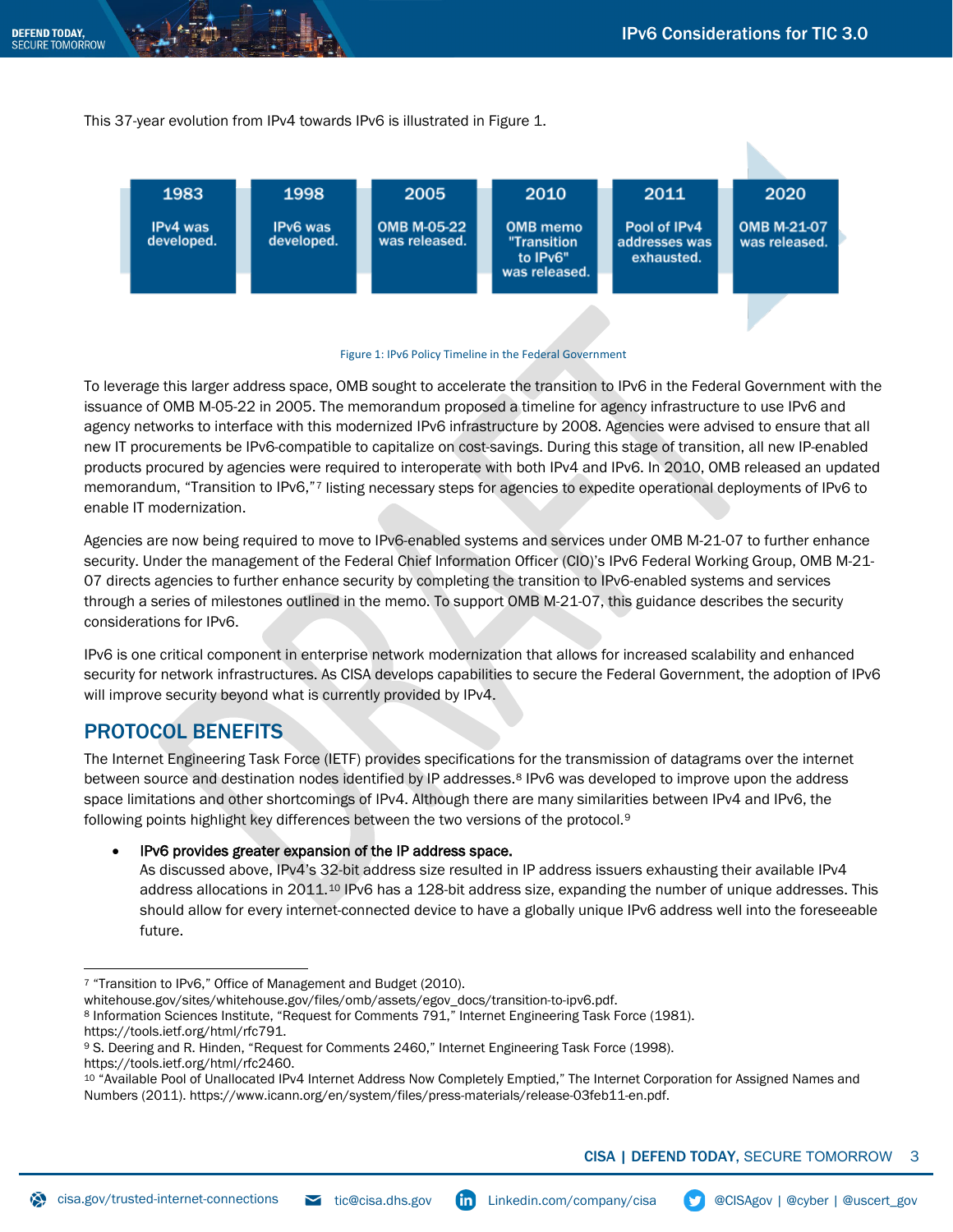## • IPv6 enables the automatic configuration of IP addresses.

Unlike IPv4 networks, which require administrators to assign an IP address to hosts or a Dynamic Host Configuration Protocol (DHCP) server to assign those addresses, IPv6 networks are plug-and-play in nature and support automatic address configuration. IPv6-enabled hosts can utilize stateless address autoconfiguration (SLAAC) to generate their own link-local IP addresses using their media access control (MAC) address and information advertised by routers.<sup>[11](#page-3-0)</sup> With IPv6, address assignment is less dependent on a server. DHCP version 6 (DHCPv6) and SLAAC exist to accommodate a network with either all IPv6 hosts or a dual-stack network with a mix of IPv4 and IPv6 hosts.

## IPv6 offers greater support for header options and extensions.

IPv6 simplifies IPv4 headers and provides greater flexibility with the introduction of optional extension headers. These headers provide options for functions such as packet fragmentation, authentication, and mobility. IPv6 optional extension headers are designed to be chained together after the main IPv6 header. The IPv6 packet is depicted in Figure 2.[12](#page-3-1)

| version                     | class of traffic | flow label  |           |  |  |
|-----------------------------|------------------|-------------|-----------|--|--|
| payload length              |                  | next header | hop limit |  |  |
| 128-bit source address      |                  |             |           |  |  |
| 128-bit destination address |                  |             |           |  |  |

#### Figure 2: IPv6 Packet

## • IPv6 was designed to support authentication and privacy capabilities.

IPv4 was initially developed with minimal security features, and security capabilities were added to the protocol over time. IPv6, on the other hand, was designed with extension headers to support authentication, data integrity, and data confidentiality.

## • Mobile IPv6 is more robust and simpler to manage.

Mobile support exists for IPv4, but it is cumbersome to administer and relies on components and processes such as special routers and prearranged security associations. Mobile IPv6 allows mobile hosts to retain their home IP address regardless of their attachment to the internet without depending on those additional technologies and processes.[13](#page-3-2)

There are many other differences between IPv4 and IPv6, but the addressing, security, and mobility features are most relevant to federal agencies adopting the TIC 3.0 guidance<sup>[14](#page-3-3)</sup> and OMB M-21-07. The following section provides examples of the protocol's characteristics that agencies should be aware of when implementing TIC 3.0 in IPv6 environments.

<span id="page-3-0"></span><sup>11</sup> S. Thomson, T, Narten and T. Jinmei, "Request for Comments 4862," Internet Engineering Task Force (2007). https://tools.ietf.org/html/rfc4862.

<span id="page-3-1"></span><sup>&</sup>lt;sup>12</sup> S. Deering and R. Hinden, "Request for Comments 2460," Internet Engineering Task Force (1998). https://tools.ietf.org/html/rfc2460.

<span id="page-3-2"></span><sup>13</sup> C. Perkins, Ed., D. Johnson, and J. Arkko, "Request for Comments 6275," Internet Engineering Task Force (2011). https://tools.ietf.org/html/rfc6275.

<span id="page-3-3"></span><sup>14</sup> "Trusted Internet Connections," Cybersecurity and Infrastructure Security Agency (2021). https://www.cisa.gov/trusted-internetconnections.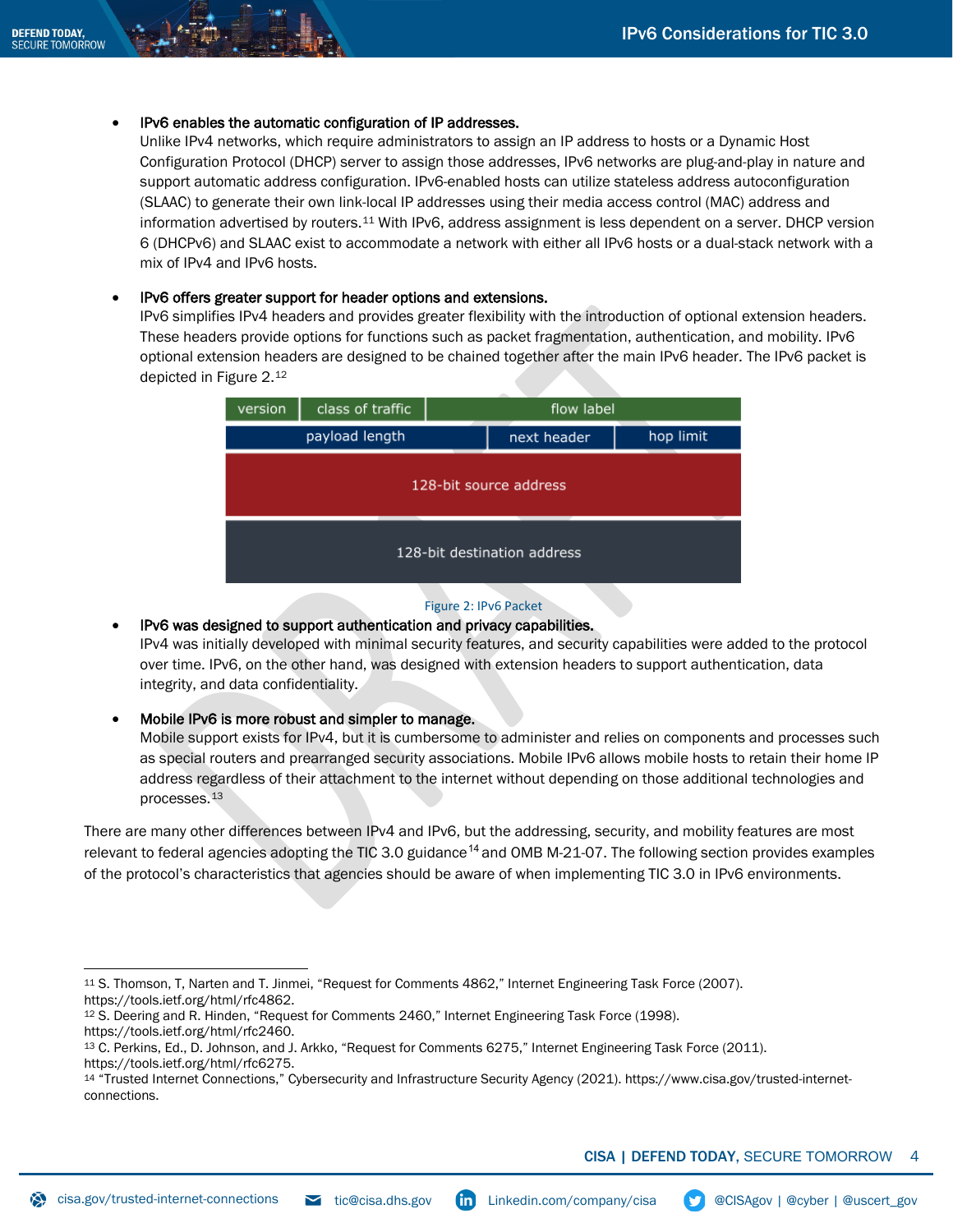## PROTOCOL IMPACTS ON TIC 3.0

IPv6 was partly developed to address security concerns that were not factored into the initial creation of IPv4. However, this does not mean that IPv6 is inherently more secure than IPv4. IPv6 has its own operational security concerns<sup>[15](#page-4-0)</sup> and agencies should seek to understand the protocol's effect on their network security architecture. Similarly, agencies should consider how IPv6 networks may affect their adoption of the TIC 3.0 guidance as characteristics of the protocol are expected to impact some network management operations. This section provides an overview of the TIC objectives and security capabilities and a mapping of IPv6 characteristics to the TIC objectives and capabilities.

## *TIC OBJECTIVES AND SECURITY CAPABILITIES*

The overall purpose of the TIC initiative is to standardize and optimize the security of network connections currently in use by the Federal Government. The TIC 3.0 Program Guidebook<sup>[16](#page-4-1)</sup> defines encompassing security objectives intended to set expectations for architectures, guide TIC 3.0 implementation, and establish clear goals at the network level. These objectives can also be used to guide agencies in securing their networks in the IPv6 environment. The possible impacts to TIC objectives related to IPv6 are described in the following section of this document. Table 1 defines the TIC objectives. The term "traffic" in the TIC objectives refers to network traffic or data in transit between trust zones, stored at either trust zone, or stored at both trust zones.

*Table 1: TIC 3.0 Security Objectives*

| <b>Objectives</b>                   | <b>Description</b>                                                                                                       |
|-------------------------------------|--------------------------------------------------------------------------------------------------------------------------|
| <b>Manage Traffic</b>               | Observe, validate, and filter data connections to align with authorized activities; least<br>privilege and default deny. |
| <b>Protect Traffic</b>              | Ensure only authorized parties can discern the contents of data in transit; sender and                                   |
| Confidentiality                     | receiver identification and enforcement.                                                                                 |
| <b>Protect Traffic</b><br>Integrity | Prevent alteration of data in transit; detect altered data in transit.                                                   |
| <b>Ensure Service</b>               | Promote resilient application and security services for continuous operation as the                                      |
| <b>Resiliency</b>                   | technology and threat landscape evolve.                                                                                  |
| <b>Ensure Effective</b>             | Promote timely reaction and adapt future response to discovered threats; policies                                        |
| Response                            | defined and implemented; simplified adoption of new countermeasures.                                                     |

In addition to the objectives, the TIC 3.0 guidance outlines several security capabilities that describe more tactically the types of security controls that agencies should use to secure their architectures. The TIC security capabilities are composed of two parts:

- Universal Security Capabilities: Enterprise-level capabilities that outline guiding principles for TIC use cases.
- Policy Enforcement Point (PEP) Security Capabilities: Network-level capabilities that inform technical implementation for relevant use cases.

<span id="page-4-0"></span><sup>15</sup> E. Vyncke, Ed., K. Chittimaneni, M. Kaeo, E. Rey, "Operational Security Considerations for IPv6 Networks," Internet Engineering Task Force (2019). https://tools.ietf.org/id/draft-ietf-opsec-v6-18.html.

<span id="page-4-1"></span><sup>16</sup> "TIC 3.0 Program Guidebook," Cybersecurity and Infrastructure Security Agency (2020). https://www.cisa.gov/publication/tic-30 core-guidance-documents.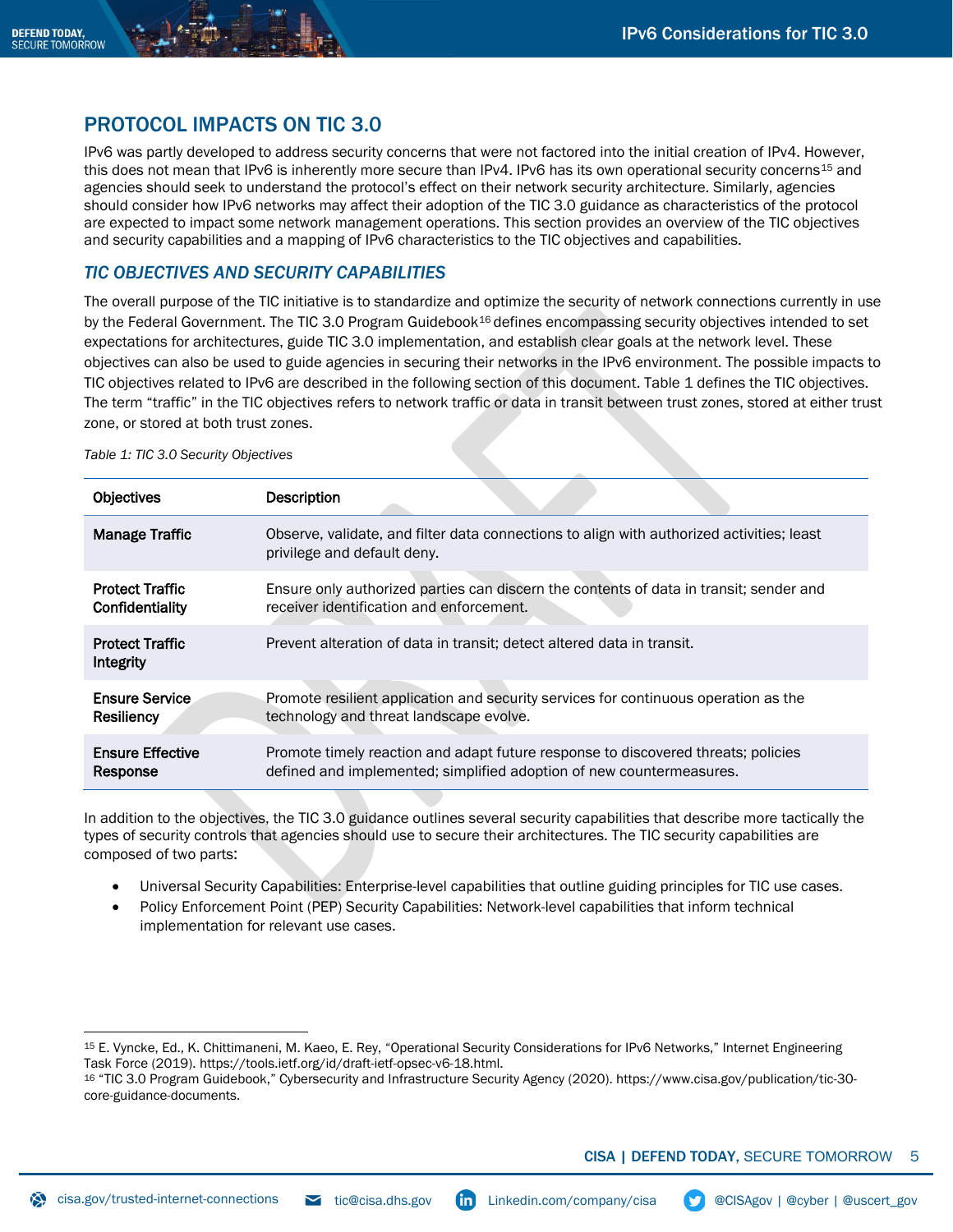PEP capabilities are divided into groups around shared themes, corresponding to the following security functions:

- Files.
- Email,
- Web,
- Networking,
- Resiliency,
- Domain Name System (DNS),
- Intrusion Detection,
- Enterprise,
- Unified Communications and Collaboration (UCC), and
- Data Protection.

More details on the TIC objectives and security capabilities are provided in the TIC 3.0 Security Capabilities Catalog.

## *PROTOCOL SECURITY CONSIDERATIONS AND TIC 3.0 MAPPING*

The following table provides a high-level summary of IPv6 characteristics that may impact the TIC 3.0 security objectives and capabilities provided in the TIC 3.0 Security Capabilities Catalog.

The table is intended to help agencies understand how select features of the protocol may affect TIC 3.0 architectures where IPv6 is deployed; it does not focus on dual-stacked environments. It does not offer an exhaustive list of all IPv6 characteristics and security considerations. Agencies should refer to the IETF for detailed information about IPv6 to help determine the protocol's total potential security impact to their organization's network architecture.

*Table 2: IPv6 Security Considerations and Relationships to TIC 3.0 Security Objectives and Capabilities*

| IPv6 Characteristic and Security Consideration                                                                                                                                                                                                                                                                                                                                                                                                                                                                | Relationships to TIC 3.0<br><b>Security Objectives</b>                                                                                                      | Relationships to TIC 3.0<br><b>Security Capabilities</b>                                                                                                          |
|---------------------------------------------------------------------------------------------------------------------------------------------------------------------------------------------------------------------------------------------------------------------------------------------------------------------------------------------------------------------------------------------------------------------------------------------------------------------------------------------------------------|-------------------------------------------------------------------------------------------------------------------------------------------------------------|-------------------------------------------------------------------------------------------------------------------------------------------------------------------|
| Differences between protocol versions may require<br>policy revisions and parity for PEPs.<br>Policies created for IPv4 networks may need to be<br>revised for IPv6 networks since differences, such as<br>address structure and header options, may render IPv4-<br>based policies ineffective. Policies should be reviewed,<br>and updated as needed, to ensure policy parity.                                                                                                                              | • Manage Traffic                                                                                                                                            | • Universal: Policy<br><b>Enforcement Parity</b>                                                                                                                  |
| Expanded address space may create asset<br>management challenges.<br>IPv6 subnets provide over 340 undecillion (2 <sup>128</sup> )<br>addresses, which makes asset management<br>procedures, that rely on scanning an enumerated list of<br>device addresses, less feasible. Asset discovery scans<br>may need to be executed in a targeted manner on IPv6<br>networks to confine the scanning to more manageable<br>ranges of addresses. Agencies need to consider the risk<br>of infeasibility of scanning. | • Manage Traffic<br>• Protect Traffic<br>Confidentiality<br>• Protect Traffic Integrity<br>• Ensure Service<br>Resiliency<br>• Ensure Effective<br>Response | • Universal: Inventory;<br>Configuration<br>Management;<br><b>Situational Awareness</b><br>• Web PEP: All web<br>capabilities<br>• Network PEP: Access<br>Control |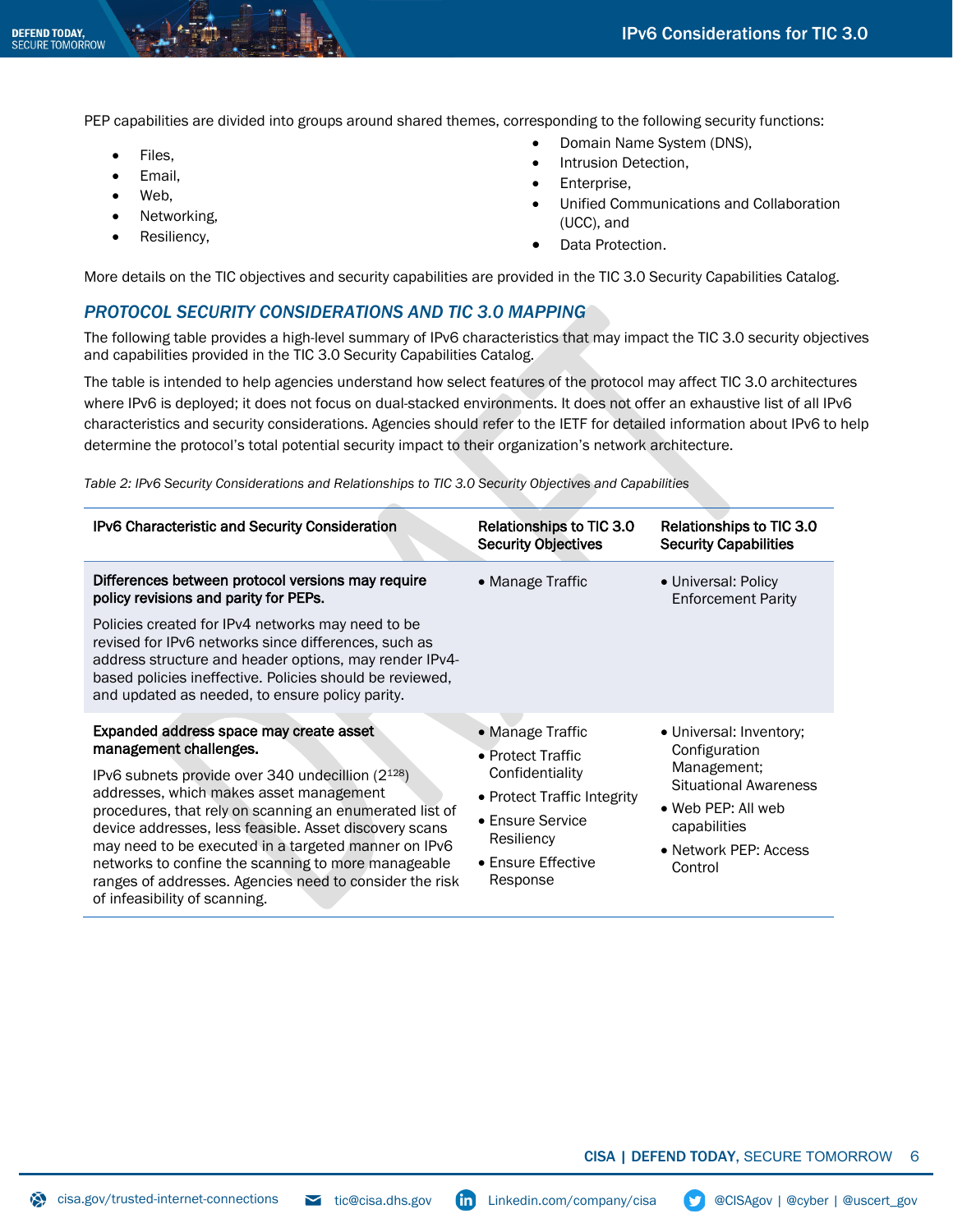#### IPv6 Characteristic and Security Consideration Relationships to TIC 3.0

#### Multiple addresses and address expression variability may create correlation challenges.

A device may have multiple IPv6 addresses, and an IPv6 address can be expressed by more than onecharacter string. This can produce correlation problems as a device may be represented in different logs with different addresses. Network administrators should consider logging devices' canonical IP addresses and correlating those addresses against the data-link addresses stored in the Neighbor Discovery cache.

#### Site-to-site traffic may route across the internet instead of through virtual private network (VPN) tunnels.

The ability for IPv6-addressed devices to directly communicate with each other between trust zones (due to globally unique addresses) means it is possible for site-to-site traffic to be exchanged without passing through a VPN tunnel should the tunnel drop. This could make traffic vulnerable to eavesdropping and injection attacks. PEPs can be configured to help prevent devices at different sites from communicating with each other using unsanctioned paths.

#### Temporary addresses may create access control list (ACL) management challenges.

The SLAAC protocol's privacy extensions allow for a device to periodically generate a new, temporary IP address to make tracking the device more challenging[17.](#page-6-0) The recurring generation of new addresses may make ACL management more demanding as lists may require more frequent updates. Alternatively, DHCPv6 may be used to manually assign permanent addresses to devices.

## Security Objectives

- Manage Traffic
- Ensure Effective Response

• Protect Traffic **Confidentiality** • Protect Traffic Integrity

• Ensure Service **Resiliency** 

- Relationships to TIC 3.0 Security Capabilities
- Universal: Central Log Management and Analysis; Inventory; Auditing and Accounting
- Web PEP: Domain Reputation Filter
- Enterprise PEP: Security Orchestration, Automation, and Response
- Universal: Secure Administration; Resilience
- Web PEP: Data Loss Prevention
- Files PEP: Data Loss Prevention
- Email PEP: Data Loss Prevention
- UCC PEP: Data Loss Prevention
- Data Protection PEP: Data Loss Prevention
- Enterprise PEP: Virtual Private Network
- Networking PEP: Network Segmentation
- Manage Traffic Networking PEP: Access Control; Internet Address Denylisting

<span id="page-6-0"></span><sup>17</sup> T. Narten, R. Draves and S. Krishnan, "Request for Comments 4941," Internet Engineering Task Force (2007). https://tools.ietf.org/html/rfc4941.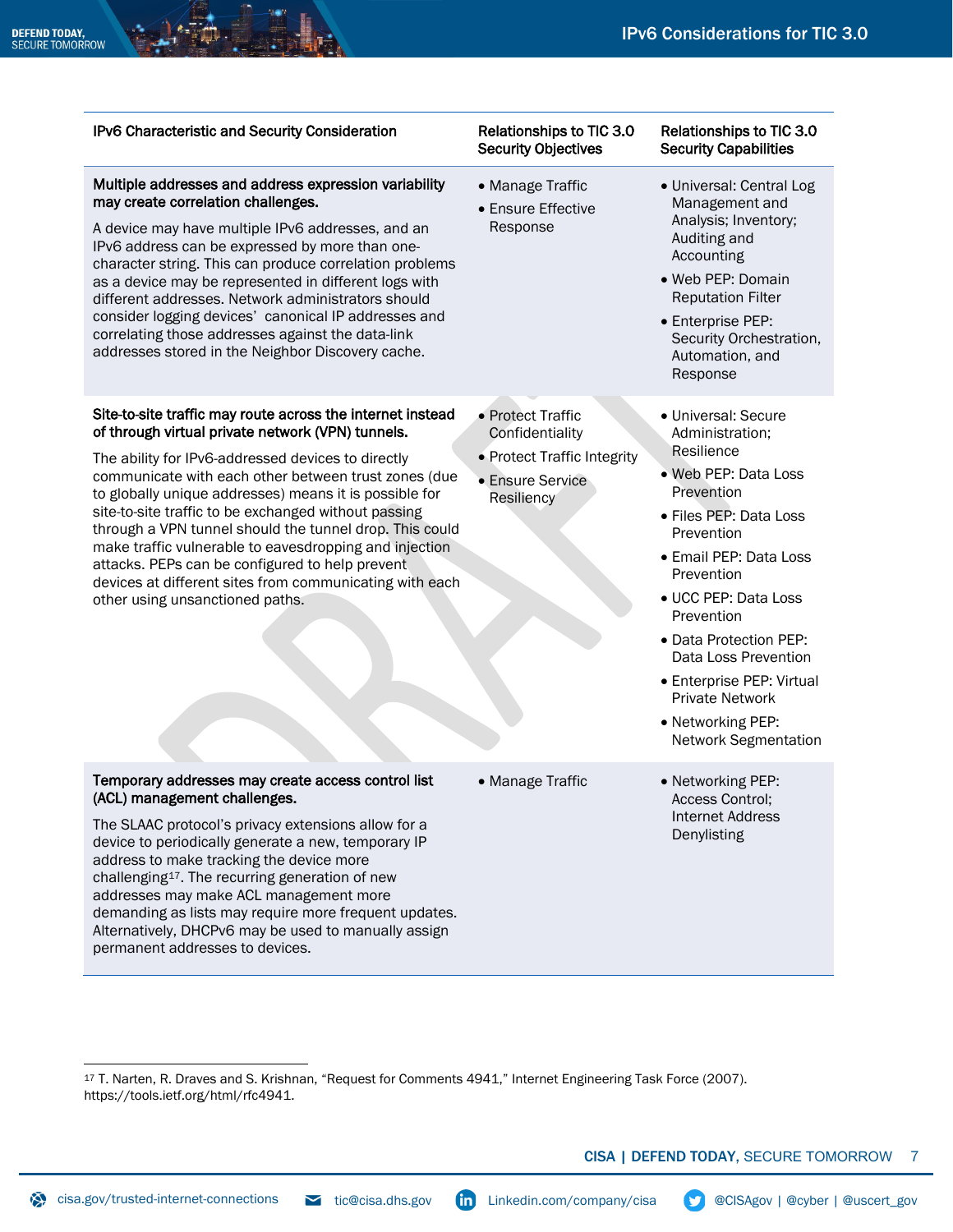| IPv6 Characteristic and Security Consideration                                                                                                                                                                                                                                                                                                                                                                                                                                                                                                                                                                      | Relationships to TIC 3.0<br><b>Security Objectives</b>                                      | Relationships to TIC 3.0<br><b>Security Capabilities</b>                                                                                                                                                                                                                         |
|---------------------------------------------------------------------------------------------------------------------------------------------------------------------------------------------------------------------------------------------------------------------------------------------------------------------------------------------------------------------------------------------------------------------------------------------------------------------------------------------------------------------------------------------------------------------------------------------------------------------|---------------------------------------------------------------------------------------------|----------------------------------------------------------------------------------------------------------------------------------------------------------------------------------------------------------------------------------------------------------------------------------|
| Temporary addresses may require more frequent<br>fetches of address logs for auditing purposes.<br>Routers may cache high volumes of addresses when<br>the SLAAC protocol's privacy extensions are utilized to<br>produce temporary addresses. Consequently, the<br>contents of the neighbor cache will need to be fetched<br>at a frequency that ensures all addresses are retrieved<br>and stored for auditing and forensics activities.<br>Exhausting the neighbor cache will cause potential<br>issues with log accuracy and correlation.                                                                       | • Manage Traffic<br><b>• Ensure Service</b><br>Resiliency<br>• Ensure Effective<br>Response | · Universal: Central Log<br>Management with<br>Analysis; Auditing and<br>Accounting; Incident<br><b>Response Planning</b><br>and Incident Handling;<br>Resilience<br>• Web PEP: Bandwidth<br>Control<br>· Resiliency PEP:<br>Distributed Denial of<br><b>Service Protections</b> |
| Automatic addressing is vulnerable to Denial-of-Service<br>(DoS) attacks.<br>SLAAC utilizes the Neighbor Discovery Protocol (NDP) to<br>determine a device's link-local address <sup>18</sup> . NDP DoS<br>attacks can occur intentionally, or unintentionally, when<br>a router is overwhelmed by address resolution<br>requests. This is a concern in IPv6 networks due to the<br>large size of IPv6 subnets. NDP DoS attacks may be<br>mitigated by activities such as limiting addresses to a<br>small range of a subnet and controlling the rate at<br>which addresses are assigned to devices <sup>19</sup> . | • Ensure Service<br>Resiliency<br>• Ensure Effective<br>Response                            | · Universal: Resilience;<br>Incident Response<br>Planning and Incident<br>Handling; Resilience<br>• Web PEP: Bandwidth<br>Control<br>· Resiliency PEP:<br>Distributed Denial of<br><b>Service Protections</b>                                                                    |
| Router advertisements (RAs) may be spoofed and make<br>traffic vulnerable to eavesdropping.<br>NDP utilizes router advertisements, which are<br>vulnerable to spoofing. Networks should be configured<br>utilizing router advertisement guard (RA-Guard) to help<br>protect against spoofing attacks <sup>20</sup> . RA-Guard<br>recommends a process for the dynamic discovery of<br>IPv6 routers, but administrators are encouraged to<br>periodically review the automatically generated list to<br>ensure it is consistent with the expected valid router<br>list.                                              | • Manage Traffic<br>• Protect Traffic<br>Confidentiality                                    | • Universal:<br>Configuration<br>Management;<br>Inventory; Auditing and<br>Accounting<br>• Enterprise PEP:<br>Shadow Information<br><b>Technology Detection</b>                                                                                                                  |

<span id="page-7-0"></span><sup>18</sup> T. Narten, E. Nordmark, W. Simpson, and H. Soliman, "Request for Comments 4861," Internet Engineering Task Force (2007). https://tools.ietf.org/html/rfc4861.

<span id="page-7-1"></span><sup>19</sup> I. Gashinsky, J. Jaeggli, and W. Kumari, "Request for Comments 6583," Internet Engineering Task Force (2012). https://tools.ietf.org/html/rfc6583.

<span id="page-7-2"></span><sup>20</sup> E. Levy-Abegnoli, G. Van de Velde, C. Popoviciu, and J. Mohacsi, "Request for Comments 6105" Internet Engineering Task Force (2011). https://tools.ietf.org/html/rfc6105.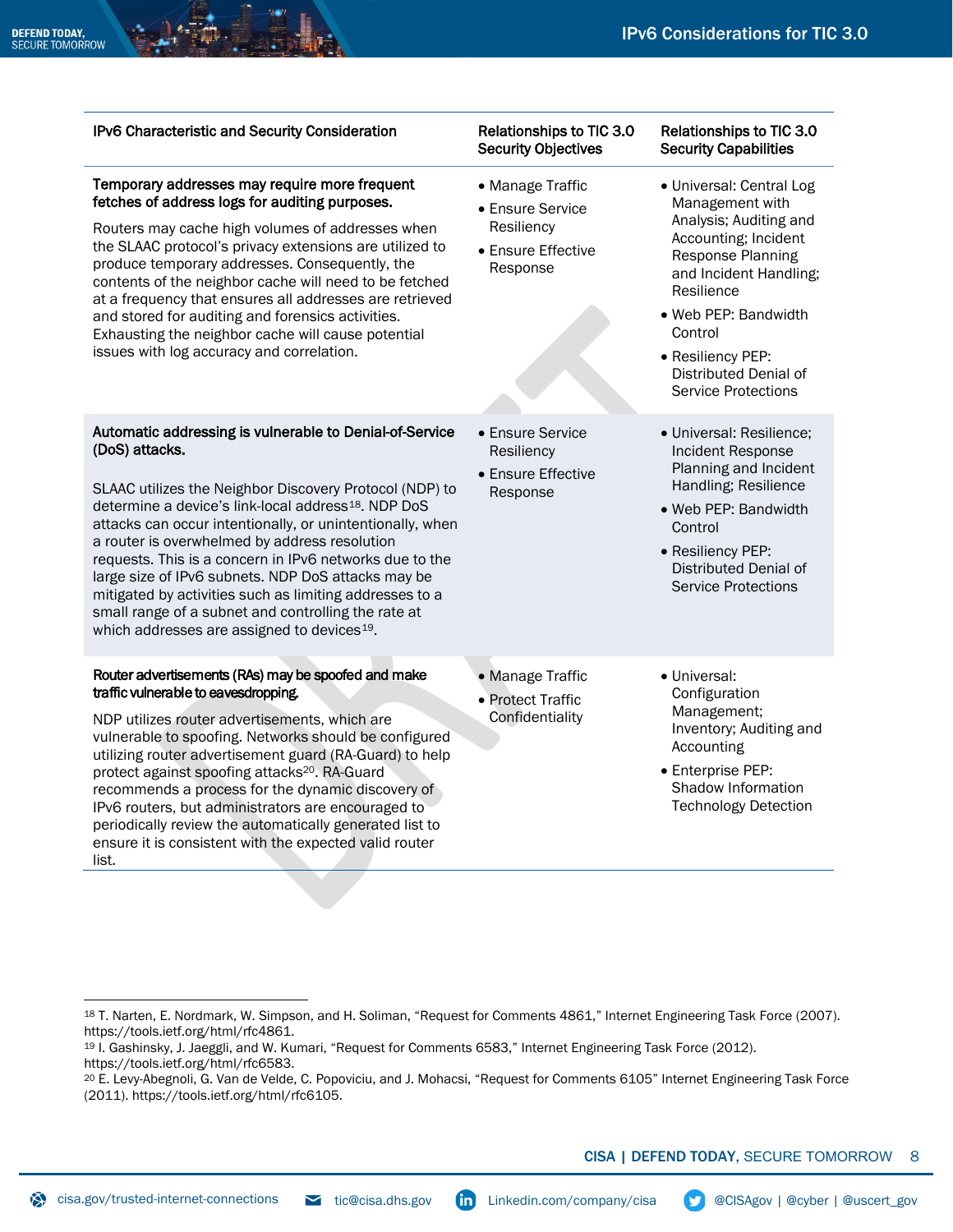## IPv6 Characteristic and Security Consideration Relationships to TIC 3.0

## Manually addressed hosts may be vulnerable to rogue DHCPv6 server attacks.

Rogue DHCPv6 servers may send packets containing malicious IP address assignments to devices. The adoption of these addresses may render hosts vulnerable to on-path attacks. Networks should be configured in accordance with DHCPv6-Shield filtering rules to help ensure devices receive DHCPv6 packets on authorized ports and malicious packets are dropped and logged<sup>[21](#page-8-0)</sup>.

#### DHCPv6 lease files may not be reliable for IP address mapping and auditing purposes.

DHCPv6 utilizes a DHCP Unique Identifier (DUID) to identify devices, as opposed to only the hardware address used for DHCP with IPv4. The DUID may reflect the data-link address for any interface on the device or may be the data-link layer address; some data-link layer addresses are prepended with time information or an opaque number which is less useful for operational security. Moreover, when the DUID is based on the data-link address, this address can represent any interface of the client (e.g., the wireless interface while the client uses its wired interface to connect to the network).

#### Fragmented packets may bypass stateless filtering PEPs.

IPv6 requires the first fragment of a packet to contain the entire header chain.<sup>[22](#page-8-1)</sup> However, header chains may span multiple fragments, and stateless PEPs may forward the fragment in the absence of complete header chain information. Stateless PEPs may be configured to prevent the automatic forwarding of fragments containing incomplete header information.

Security Objectives

#### Relationships to TIC 3.0 Security Capabilities

• Protect Traffic Confidentiality

• Ensure Effective Response

- Protect Traffic Integrity
- Administration • File PEP: Data Loss Prevention

Management; Secure

• Universal: Configuration

- Web PEP: Data Loss Prevention
- Data PEP: Data Loss Prevention
- Universal: Central Log Management with Analysis; Configuration Management; Auditing and Accounting

- Manage Traffic
- Protect Traffic Integrity
- Networking PEP: Access Control

<span id="page-8-0"></span><sup>21</sup> F. Gont, W. Liu, and G. Van de Velde, "Request for Comments 7610," Internet Engineering Task Force (2015). https://tools.ietf.org/html/rfc7610.

<span id="page-8-1"></span><sup>22</sup> F. Gont, V. Manral and R. Bonica. "Request for Comments 7112," Internet Engineering Task Force (2014). https://tools.ietf.org/html/rfc7112.